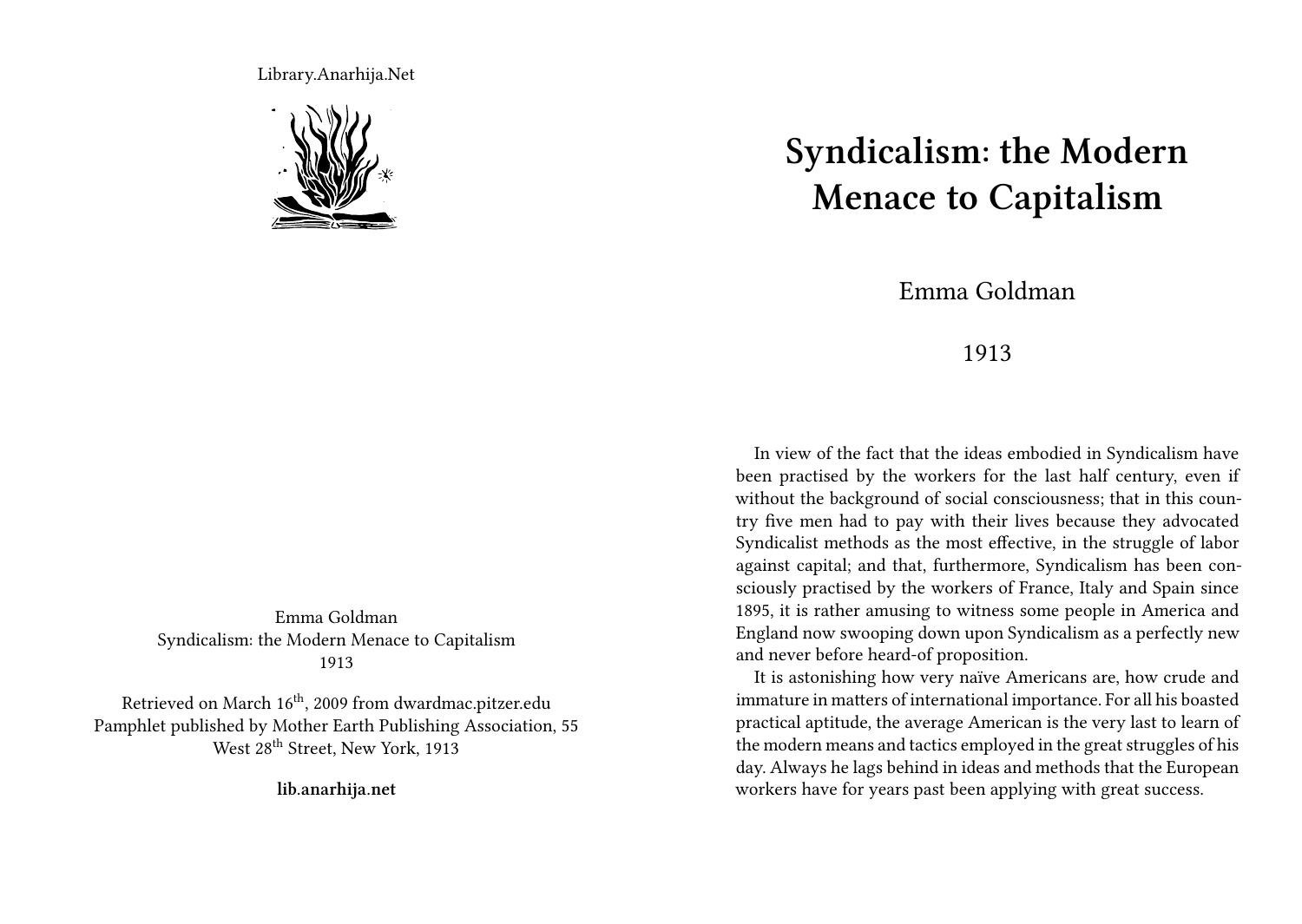It may be contended, of course, that this is merely a sign of youth on the part of the American. And it is indeed beautiful to possess a young mind, fresh to receive and perceive. But unfortunately the American mind seems never to grow, to mature and crystallize its views.

Perhaps that is why an American revolutionist can at the same time be a politician. That is also the reason why leaders of the Industrial Workers of the World continue in the Socialist party, which is antagonistic to the principles as well as to the activities of the I.W.W. Also why a rigid Marxian may propose that the Anarchists work together with the faction that began its career by a most bitter and malicious persecution of one of the pioneers of Anarchism, Michael Bakunin. In short, to the indefinite, uncertain mind of the American radical the most contradictory ideas and methods are possible. The result is a sad chaos in the radical movement, a sort of intellectual hash, which has neither taste nor character.

Just at present Syndicalism is the pastime of a great many Americans, so-called intellectuals. Not that they know anything about it, except that some great authorities — Sorel, Lagardelle, Berth and others — stand for it: because the American needs the seal of authority, or he would not accept an idea, no matter how true and valuable it might be.

Our bourgeois magazines are full of dissertations on Syndicalism. One of our most conservative colleges has even gone to the extent of publishing a work of one of its students on the subject, which has the approval of a professor. And all this, not because Syndicalism is a force and is being successfully practised by the workers of Europe, but because — as I said before — it has official authoritative sanction.

As if Syndicalism had been discovered by the philosophy of Bergson or the theoretic discourses of Sorel and Berth, and had not existed and lived among the workers long before these men wrote about it. The feature which distinguishes Syndicalism from most philosophies is that it represents the revolutionary philosophy of labor conceived and born in the actual struggle and experience of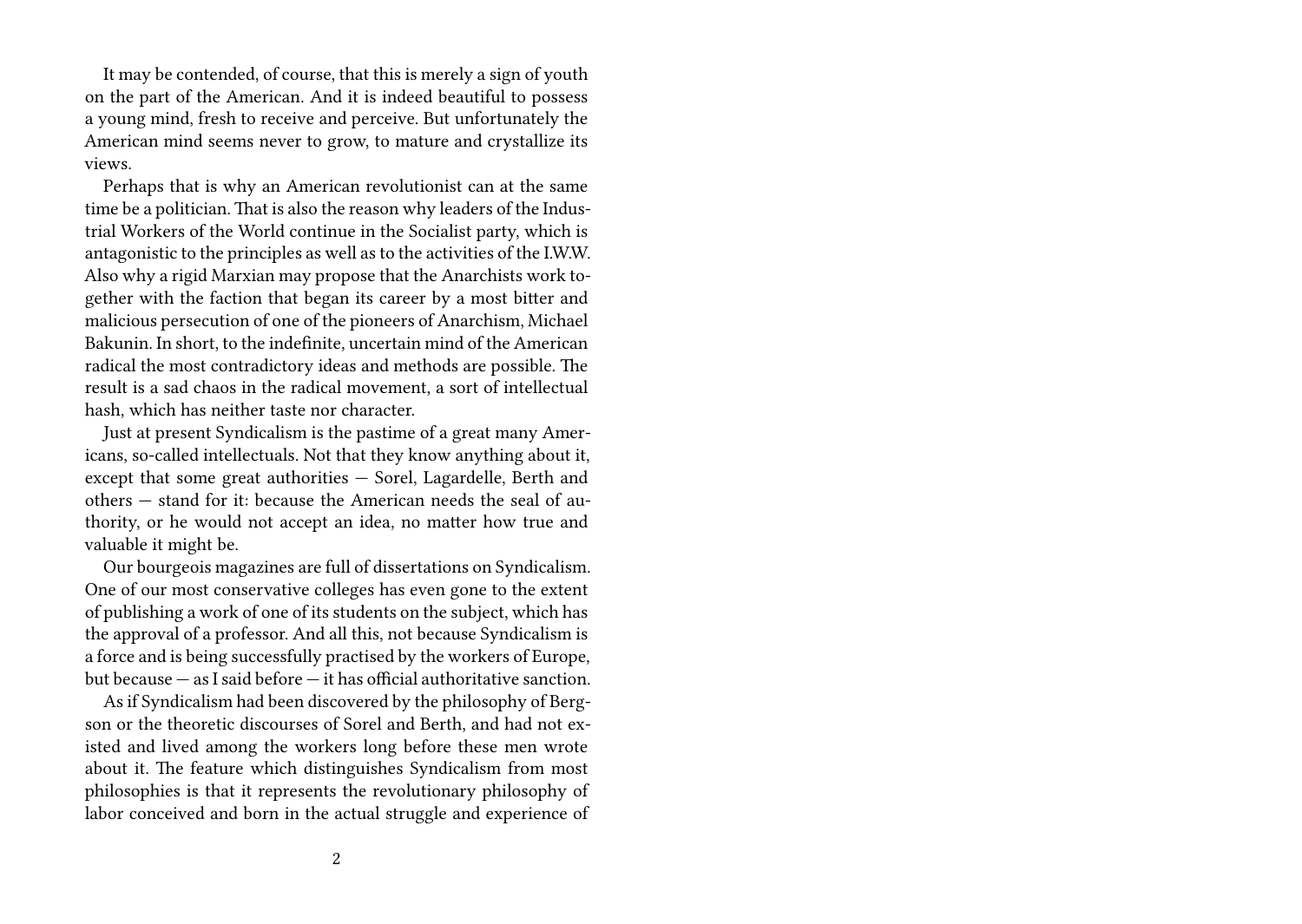the workers themselves — not in universities, colleges, libraries, or in the brain of some scientists. *The revolutionary philosophy of labor,* that is the true and vital meaning of Syndicalism.

Already as far back as 1848 a large section of the workers realized the utter futility of political activity as a means of helping them in their economic struggle. At that time already the demand went forth for direct economic measures, as against the useless waste of energy along political lines. This was the case not only in France, but even prior to that in England, where Robert Owen, the true revolutionary Socialist, propagated similar ideas.

After years of agitation and experiment the idea was incorporated by the first convention of the i*nternationale,* in 1867, in the resolution that the economic emancipation of the workers must be the principal aim of all revolutionists, to which everything else is to be subordinated.

In fact, it was this determined radical stand which eventually brought about the split in the revolutionary movement of that day, and its division into two factions: the one, under Marx and Engels, aiming at political conquest; the other, under Bakunin and the Latin workers, forging ahead along industrial and Syndicalist lines. The further development of those two wings is familiar to every thinking man and woman: the one has gradually centralized into a huge machine, with the sole purpose of conquering political power within the existing capitalist State; the other is becoming an ever more vital revolutionary factor, dreaded by the enemy as the greatest menace to its rule.

It was in the year 1900 while a delegate to the Anarchist Congress in Paris, that I first came in contact with Syndicalism in operation. The Anarchist press had been discussing the subject for years prior to that; therefore we Anarchists knew something about Syndicalism. But those of us who lived in America had to content themselves with the theoretic side of it.

In 1900, however, I saw its effect upon labor in France: the strength, the enthusiasm and hope with which Syndicalism inspired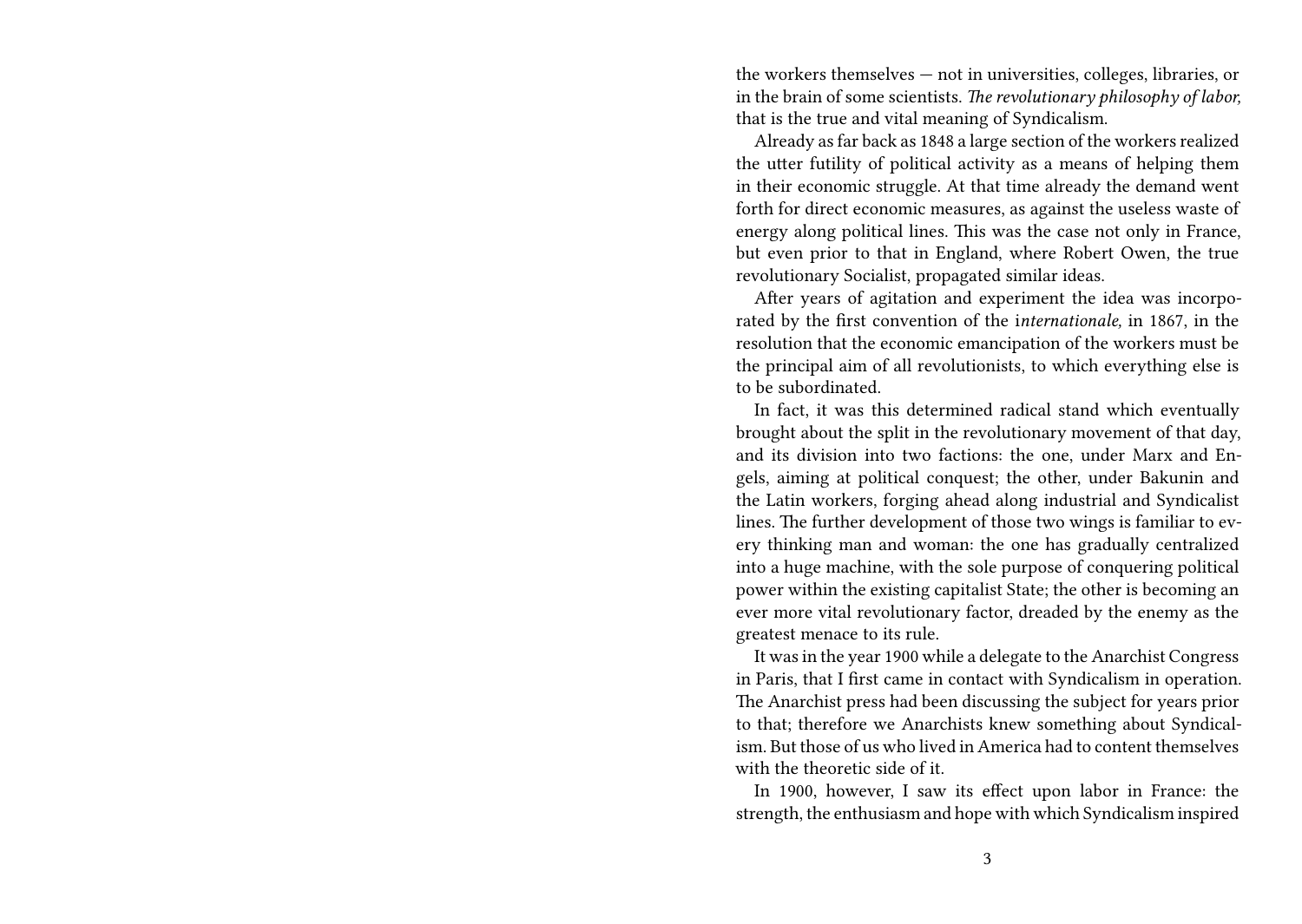the workers. It was also my good fortune to learn of the man who more than anyone else had directed Syndicalism into definite working channels, Fernand Pelloutier. Unfortunately, I could not meet this remarkable young man, as he was at that time already very ill with cancer. But wherever I went, with whomever I spoke, the love and devotion for Pelloutier was wonderful, all agreeing that it was he who had gathered the discontented forces in the French labor movement and imbued them with new life and a new purpose, that of Syndicalism.

On my return to America I immediately began to propagate Syndicalist ideas, especially Direct Action and the General Strike. But it was like talking to the Rocky Mountains — no understanding, even among the more radical elements, and complete indifference in labor ranks.

In 1907 I went as a delegate to the Anarchist Congress at Amsterdam and, while in Paris, met the most active Syndicalists in the *Confédération Générale an Travail:* Pouget, Delesalle, Monatte, and many others. More than that, I had the opportunity to see Syndicalism in daily operation, in its most constructive and inspiring forms.

I allude to this, to indicate that my knowledge of Syndicalism does not come from Sorel, Lagardelle, or Berth, but from actual contact with and observation of the tremendous work carried on by the workers of Paris within the ranks of the *Confédération.* It would require a volume to explain in detail what Syndicalism is doing for the French workers. In the American press you read only of its resistive methods, of strikes and sabotage, of the conflicts of labor with capital. These are no doubt very important matters, and yet the chief value of Syndicalism lies much deeper. It lies in the constructive and educational effect upon the life and thought of the masses.

The fundamental difference between Syndicalism and the old trade union methods is this: while the old trade unions, without exception, move within the wage system and capitalism, recognizing the latter as inevitable, Syndicalism repudiates and condemns

a part of the glass-blowing industry in Italy is now in the hands of the cooperative organization of the workers.

This method of applied education not only trains the worker in his daily struggle but serves also to equip him for the battle royal and the future, when he is to assume his place in society as an intelligent, conscious being and useful producer, once capitalism is abolished.

Nearly all leading Syndicalists agree with the Anarchists that a free society can exist only through voluntary association, and that its ultimate success will depend upon the intellectual and moral development of the workers who will supplant the wage system with a new social arrangement, based on solidarity and economic wellbeing for all. That is Syndicalism, in theory and practice.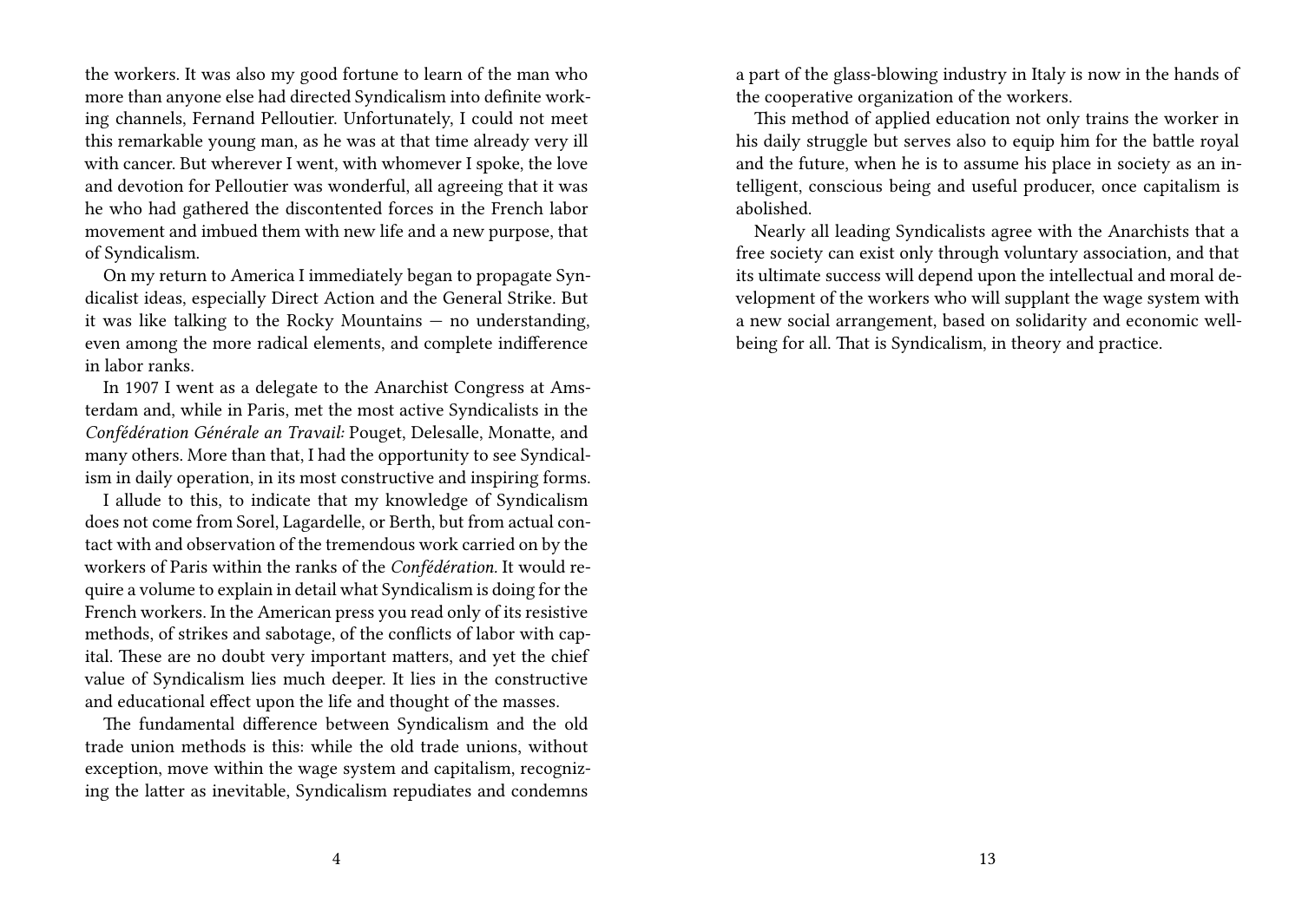and confinement, the care of home and children, sanitation and general hygiene; in fact, every branch of human knowledge — science, history, art — receives thorough attention, together with the practical application in the established workingmen's libraries, dispensaries, concerts and festivals, in which the greatest artists and literati of Paris consider it an honor to participate.

One of the most vital efforts of Syndicalism is to prepare the workers, *now,* for their rôle in a free society, Thus the Syndicalist organizations supply its members with textbooks on every trade and industry, of a character that is calculated to make the worker an adept in his chosen line, a master of his craft, for the purpose of familiarizing him with all the branches of his industry, so that when labor finally takes over production and distribution, the people will be fully prepared to manage successfully their own affairs.

A demonstration of the effectiveness of this educational campaign of Syndicalism is given by the railroad men of Italy, whose mastery of all the details of transportation is so great that they could offer to the Italian government to take over the railroads of the country and guarantee their operation with greater economy and fewer accidents than is at present done by the government.

Their ability to carry on production has been strikingly proved by the Syndicalists, in connection with the glass blowers' strike in Italy. There the strikers, instead of remaining idle during the progress of the strike, decided themselves to carry on the production of glass. The wonderful spirit of solidarity resulting from the Syndicalist propaganda enabled them to build a glass factory within an incredibly short time. An old building, rented for the purpose and which would have ordinarily required months to be put into proper condition, was turned into a glass factory within a few weeks, by the solidaric efforts of the strikers aided by their comrades who toiled with them after working hours. Then the strikers began operating the glass-blowing factory, and their cooperative plan of work and distribution during the strike has proved so satisfactory in every way that the experimental factory has been made permanent and

present industrial arrangements as unjust and criminal, and holds out no hope to the worker for lasting results from this system.

Of course Syndicalism, like the old trade unions, fights for immediate gains, but it is not stupid enough to pretend that labor can expect humane conditions from inhuman economic arrangements in society. Thus it merely wrests from the enemy what it can force him to yield; on the whole, however, Syndicalism aims at, and concentrates its energies upon, the complete overthrow of the wage system. Indeed, Syndicalism goes further: it aims to liberate labor from every institution that has not for its object the free development of production for the benefit of all humanity. In short, the ultimate purpose of Syndicalism is to reconstruct society from its present centralized, authoritative and brutal state to one based upon the free, federated grouping of the workers along lines of economic and social liberty.

With this object in view, Syndicalism works in two directions: first, by undermining the existing institutions; secondly, by developing and educating the workers and cultivating their spirit of solidarity, to prepare them for a full, free life, when capitalism shall have been abolished.

Syndicalism is, in essence, the economic expression of Anarchism. That circumstance accounts for the presence of so many Anarchists in the Syndicalist movement. Like Anarchism, Syndicalism prepares the workers along direct economic lines, as conscious factors in the great struggles of to-day, as well as conscious factors in the task of reconstructing society along autonomous industrial lines, as against the paralyzing spirit of centralization with its bureaucratic machinery of corruption, inherent in all political parties.

Realizing that the diametrically opposed interests of capital and labor can never be reconciled, Syndicalism must needs repudiate the old rusticated, worn-out methods of trade unionism, and declare for an open war against the capitalist régime, as well as against every institution which to-day supports and protects capitalism.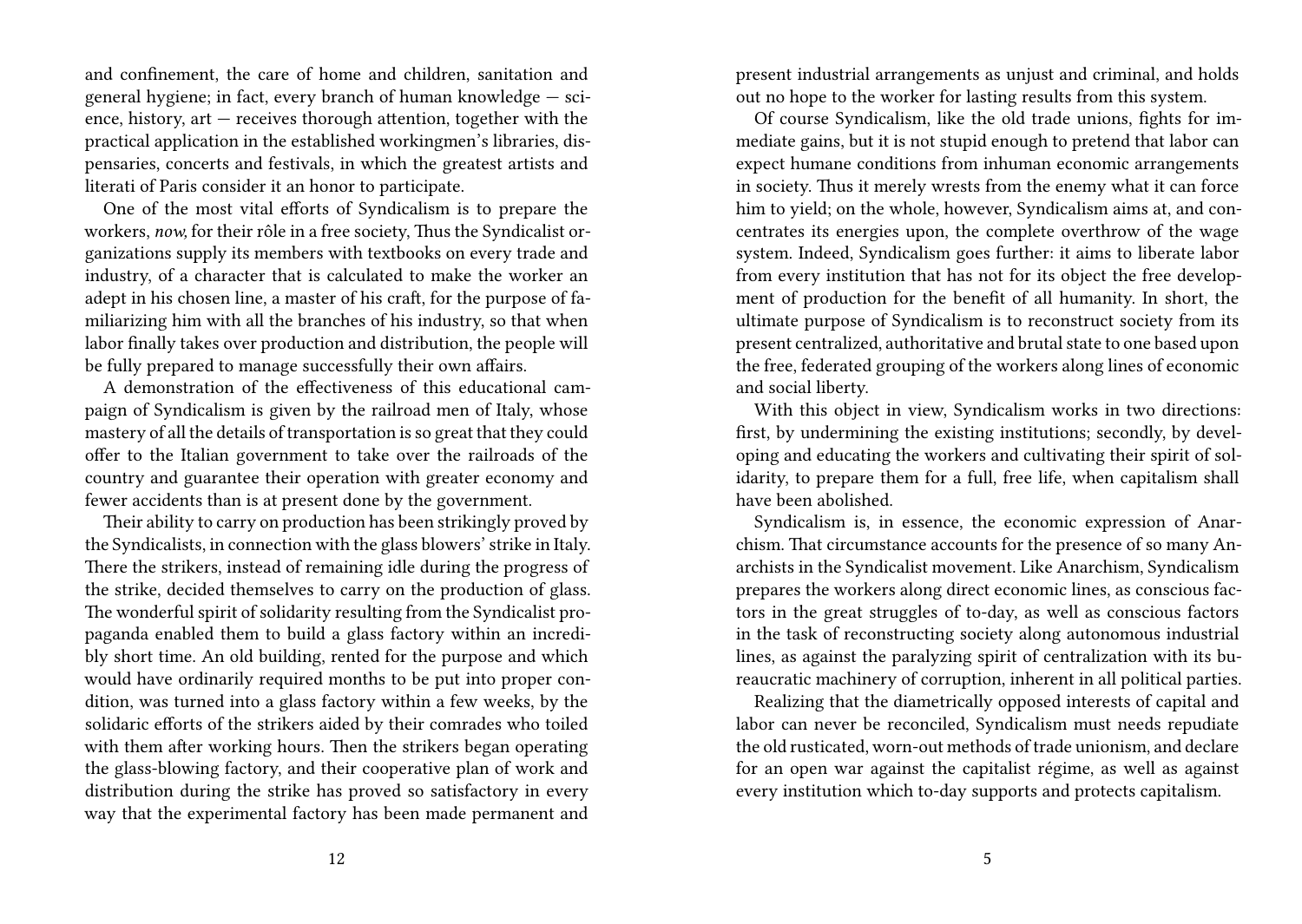As a logical sequence Syndicalism, in its daily warfare against capitalism, rejects the contract system, because it does not consider labor and capital equals, hence cannot consent to an agreement which the one has the power to break, while the other must submit to without redress.

For similar reasons Syndicalism rejects negotiations in labor disputes, because such a procedure serves only to give the enemy time to prepare his end of the fight, thus defeating the very object the workers set out to accomplish. Also, Syndicalism stands for spontaneity, both as a preserver of the fighting strength of labor and also because it takes the enemy unawares, hence compels him to a speedy settlement or causes him great loss.

Syndicalism objects to a large union treasury, because money is as corrupting an element in the ranks of labor as it is in those of capitalism. We in America know this to be only too true. If the labor movement in this country were not backed by such large funds, it would not be as conservative as it is, nor would the leaders be so readily corrupted. However, the main reason for the opposition of Syndicalism to large treasuries consists in the fact that they create class distinctions and jealousies within the ranks of labor, so detrimental to the spirit of solidarity. The worker whose organization has a large purse considers himself superior to his poorer brother, just as he regards himself better than the man who earns fifty cents less per day.

The chief ethical value of Syndicalism consists in the stress it lays upon the necessity of labor getting rid of the element of dissension, parasitism and corruption in its ranks. It seeks to cultivate devotion, solidarity and enthusiasm, which are far more essential and vital in the economic struggle than money.

As I have already stated, Syndicalism has grown out of the disappointment of the workers with politics and parliamentary methods. In the course of its development Syndicalism has learned to see in the State  $-$  with its mouthpiece, the representative system  $-$  one of the strongest supports of capitalism; just as it has learned that

calist spirit in France and other Latin countries. What a tremendous need there is for just such efforts in this country! Can anyone doubt the significance of the consciousness of workingmen coming from Chicago, for instance, to New York, sure to find there among their comrades welcome lodging and food until they have secured employment? This form of activity is entirely foreign to the labor bodies of this country, and as a result the traveling workman in search of a job  $-$  the "blanket stiff"  $-$  is constantly at the mercy of the constable and policeman, a victim of the vagrancy laws, and the unfortunate material whence is recruited, through stress of necessity, the army of scabdom.

I have repeatedly witnessed, while at the headquarters of the *Confédération,* the cases of workingmen who came with their union cards from various parts of France, and even from other countries of Europe, and were supplied with meals and lodging, and encouraged by every evidence of brotherly spirit, and made to feel at home by their fellow workers of the *Confédération.* It is due, to a great extent, to these activities of the Synclicalists that the French government is forced to employ the army for strikebreaking, because few workers are willing to lend themselves for such service, thanks to the efforts and tactics of Syndicalism.

No less in importance than the mutual aid activities of the Syndicalists is the cooperation established by them between the city, end the country, the factory worker and the peasant or farmer, the latter providing the workers with food supplies during strikes, or taking care of the strikers' children. This form of practical solidarity has for the first time been tried in this country during the Lawrence strike, with inspiring results.

And all these Syndicalist activities are permeated with the spirit of educational work, carried on systematically by evening classes on all vital subjects treated from an unbiased, libertarian standpoint — not the adulterated "knowledge" with which the minds are stuffed in our public schools. The scope of the education is truly phenomenal, including sex hygiene, the care of women during pregnancy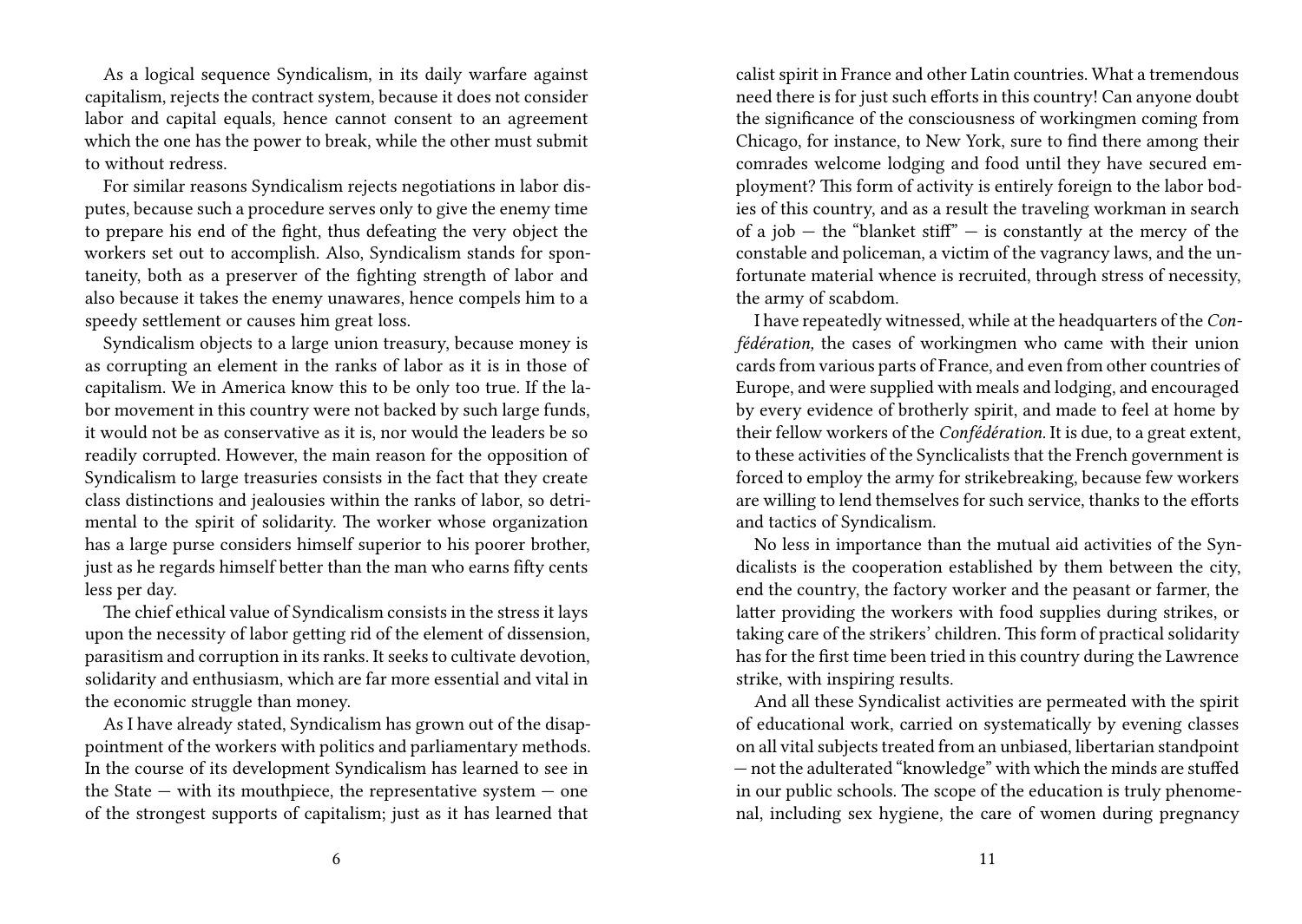ditions, for the life of a new and better society. To that end the masses are trained in the spirit of mutual aid and brotherhood, their initiative and self-reliance developed, and an *esprit de corps* maintained whose very soul is solidarity of purpose and the community of interests of the international proletariat.

Chief among these activities are the *mutualitées,* or mutual aid societies, established by the French Syndicalists. Their object is, foremost, to secure work for unemployed members, and to further that spirit of mutual assistance which rests upon the consciousness of labor's identity of interests throughout the world.

In his "The Labor Movement in France," Mr. L. Levine states that during the year 1902 over 74,000 workers, out of a total of 99,000 applicants, were provided with work by these societies, without being compelled to submit to the extortion of the employment bureau sharks.

These latter are a source of the deepest degradation, as well as of most shameless exploitation, of the worker. Especially does it hold true of America, where the employment agencies are in many cases also masked detective agencies, supplying workers in need of employment to strike regions, under false promises of steady, remunerative employment.

The French *Confédération* had long realized the vicious rôle of employment agencies as leeches upon the jobless worker and nurseries of scabbery. By the threat of a General Strike the French Syndicalists forced the government to abolish the employment bureau sharks, and the workers' own *mutualitées* have almost entirely superseded them, to the great economic and moral advantage of labor.

Besides the *mutualitées,* the French Syndicalists have established other activities tending to weld labor in closer bonds of solidarity and mutual aid. Among these are the efforts to assist workingmen journeying from place to place. The practical as well as ethical value of such assistance is inestimable. It serves to instill the spirit of fellowship and gives a sense of security in the feeling of oneness with the large family of labor. This is one of the vital effects of the Syndi-

the army and the church are the chief pillars of the State. It is therefore that Syndicalism has turned its back upon parliamentarism and political machines, and has set its face toward the economic arena wherein alone gladiator Labor can meet his foe successfully.

Historic experience sustains the Synclicalists in their uncompromising opposition to parliamentarism. Many had entered political life and, unwilling to be corrupted by the atmosphere, withdrew from office, to devote themselves to the economic struggle — Proudhon, the Dutch revolutionist Nieuwenhuis, John Most and numerous others. While those who remained in the parliamentary quagmire ended by betraying their trust, without having gained anything for labor. But it is unnecessary to discuss here political history. Suffice to say that Syndicalists are anti-parlarnentarians as a result of bitter experience

Equally so has experience determined their anti-military attitude. Time and again has the army been used to shoot down strikers and to inculcate the sickening idea of patriotism, for the purpose of dividing the workers against themselves and helping the masters to the spoils. The inroads that Syndicalist agitation has made into the superstition of patriotism are evident from the dread of the ruling class for the loyalty of the army, and the rigid persecution of the anti-militarists. Naturailly  $-$  for the ruling class realizes much better than the workers that when the soldiers will refuse to obey their superiors, the whole system of capitalism will be doomed.

Indeed, why should the workers sacrifice their children that the latter may be used to shoot their own parents? Therefore Syndicalism is not merely logical in its anti-military agitation; it is most practical and far-reaching, inasmuch as it robs the enemy of his strongest weapon against labor.

Now, as to the methods employed by Syndicalism — Direct Action, Sabotage, and the General Strike.

*DIRECT ACTION. — Conscious individual or collective effort to protest against, or remedy social conditions through the systematic assertion of the economic power of the workers.*